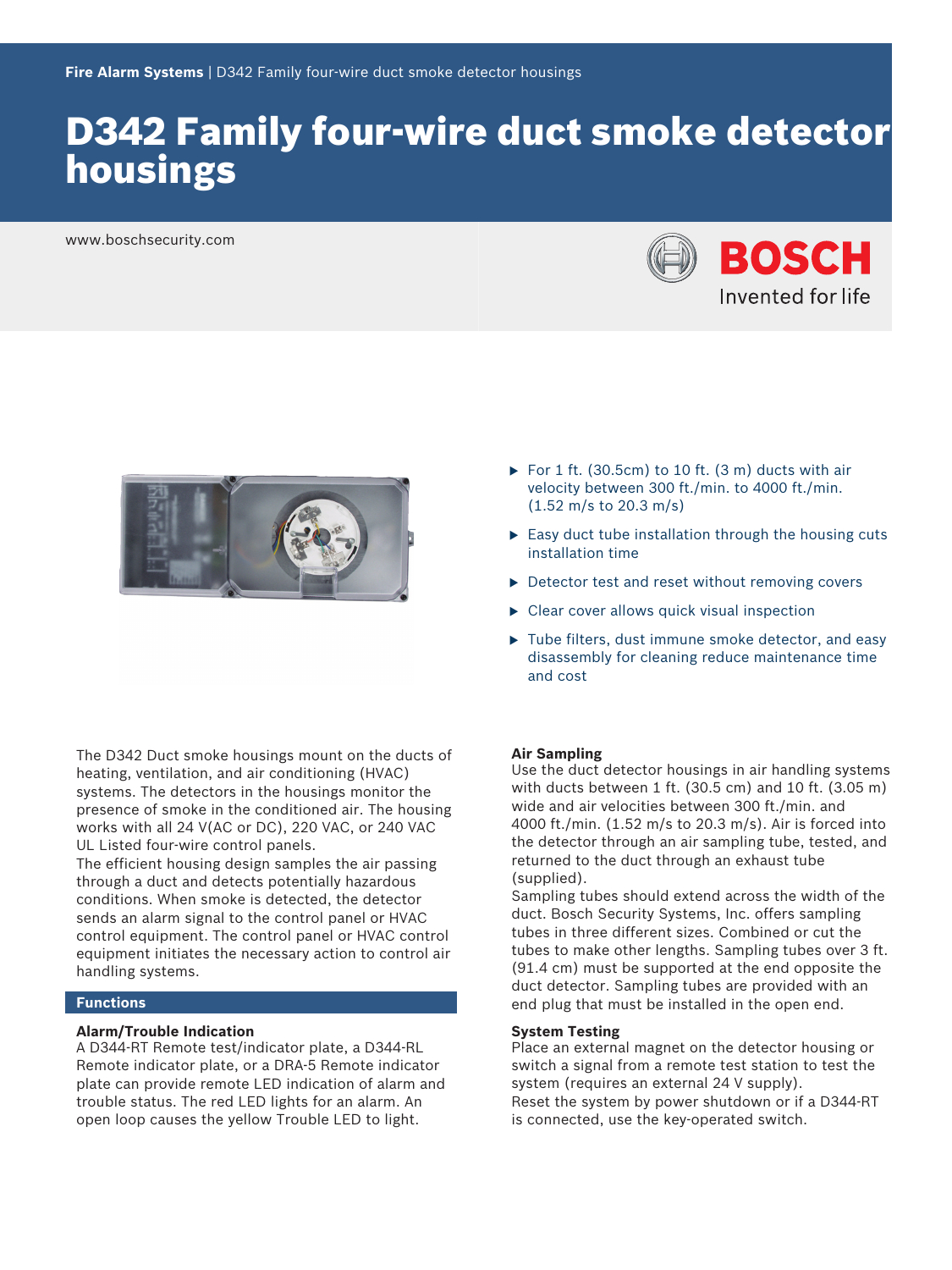# **Certifications and approvals**

| Region    |              | <b>Regulatory compliance/quality marks</b>              |
|-----------|--------------|---------------------------------------------------------|
| USA       | UL           | UL 268A, Smoke Detectors for Duct Ap-<br>plication      |
|           | <b>CSEM</b>  | see www.boschsecurity.com (the Bosch<br>website)        |
| Canada    | ULC          | CAN/ULC-S529, Smoke Detectors for<br>Fire Alarm Systems |
| Hong Kong | <b>HKFSD</b> | J-500/C/030                                             |

# **Installation/configuration notes**

#### **Compatible Panels**

The D342 Four-wire duct smoke housings are compatible with all 24 VDC or VAC, 220 VAC, or 240 VAC UL Listed control panels.

# **Remote Indicators**

NFPA 72 requires detectors have remote alarm indicators where duct smoke detectors are installed:

- in concealed locations
- is more than 10 ft. (3 m) above the floor
- where the detector's alarm indicator is not visible to responding personnel

The optional D344‑RT Remote test/indicator plate, D344‑RL Remote indicator plate, or DRA‑5 Remote indicator plate can satisfy this requirement.

### **Power Considerations**

The detector housing provides one primary power source of 24 VDC, 24 VAC, 220 VAC, or 240 VAC. Do not connect a high‑voltage AC source and a low-voltage AC/DC source to the same housing.

# **Technical specifications**

# **Electrical**

| Voltage, operating     | 20 VDC to 29 VDC, 24 VAC, 220 VAC, or<br><b>240 VAC</b>                                                                   |
|------------------------|---------------------------------------------------------------------------------------------------------------------------|
| RMS ripple, maximum    | 25 percent of DC input                                                                                                    |
| Power-up time          | 22 sec maximum                                                                                                            |
| Outputs                |                                                                                                                           |
| Alarm                  | Form A Normally Open (NO and C) contacts<br>0.5 A at 24 VDC and 24 VAC, 0.1 A at<br>120 VAC                               |
| Auxiliary<br>$\bullet$ | Two Form C Normally Open and Normally<br>Closed (NO and C and NC) contacts 10 A at<br>24 VDC, 24 VAC, 120 VAC, or 240 VAC |
| Trouble                | Form "A" Normally Open (NO/C) contacts<br>0.5 A at 24 VDC, 24 VAC, 0.1 A at 120 VAC                                       |
|                        |                                                                                                                           |

# Current Draw - Nominal Primary Voltage

| Condition | 24 VDC | 24 VAC | 120 VAC          | 230 VAC |
|-----------|--------|--------|------------------|---------|
| • Alarm   | 65 m A | 200 mA | $110 \text{ mA}$ | 30 mA   |

| $\cdot$ Standby | $15 \text{ mA}$ | 85 m A | $100 \text{ mA}$ | $25 \text{ mA}$ |
|-----------------|-----------------|--------|------------------|-----------------|
| $\cdot$ Trouble | $15 \text{ mA}$ | 85 m A | $100 \text{ mA}$ | 25 mA           |

#### Current Draw - when connected to the D344-RL/D344-RT

| Condition                                | 24 VDC            | 24 VAC           | <b>120 VAC</b>   | 230 VAC           |
|------------------------------------------|-------------------|------------------|------------------|-------------------|
| Alarm<br>٠                               | $15 \text{ mA}$   | 0 <sub>m</sub> A | 0 <sub>m</sub> A | 0 <sub>m</sub> A  |
| Standby<br>$\bullet$                     | 10 <sub>m</sub> A | 0 <sub>m</sub> A | 0 <sub>m</sub> A | 0 <sub>m</sub> A  |
| • Trouble                                | 10 <sub>m</sub> A | 0 <sub>m</sub> A | 0 <sub>m</sub> A | 0 <sub>m</sub> A  |
| $\cdot$ Alarm and<br>Remote<br>Coil (ON) | 150 mA            | 150 mA           | $25 \text{ mA}$  | 20 <sub>m</sub> A |

# **Environmental**

| Relative humidity         | 0 to 95%, non-condensing                                                                                                                   |
|---------------------------|--------------------------------------------------------------------------------------------------------------------------------------------|
| Temperature,<br>operating | +32°F to +120°F (0°C to +49°C)<br>For UL Listed requirements, the operating<br>temperature is +32°F to +100°F (0°C to +<br>$37.8^{\circ}C$ |

# **Mechanical**

| Package<br><b>Dimensions</b><br>(LxWxH) | 19.6 in. x 7.6 in. x 8 in. (49.8 cm x 19.2 cm x<br>$20.2 \text{ cm}$ )     |
|-----------------------------------------|----------------------------------------------------------------------------|
| Product<br>Dimensions<br>(LxWxH)        | 15.5 in. x 4.25 in. x 6.5 in. (39.5 cm x 11 cm x<br>$16.5 \,\mathrm{cm}$ ) |
| Material                                | High-impact fire-retardant polymer plastic                                 |
| Weight<br>Gross<br>Net                  | 4.67 lb. $(2.11 \text{ kg})$<br>4.07 lb. $(1.84 \text{ kg})$               |

# **Ordering information**

#### **D342 Duct detector housing 4-wire 24/220/240V**

Four-wire duct detector housing that works with all 24 VDC or 24 VAC, 220 VAC, or 240 VAC UL Listed four‑wire control panels. Order number **D342**

**D342P Duct detector kit, 4-wire 24/220/240V** Kit comes with a D342 Four-wire Duct Smoke Detector Housing, a D285DH Photoelectric Duct Smoke Detector Head, and a D344-1.5 Sampling Tube. Order number **D342P**